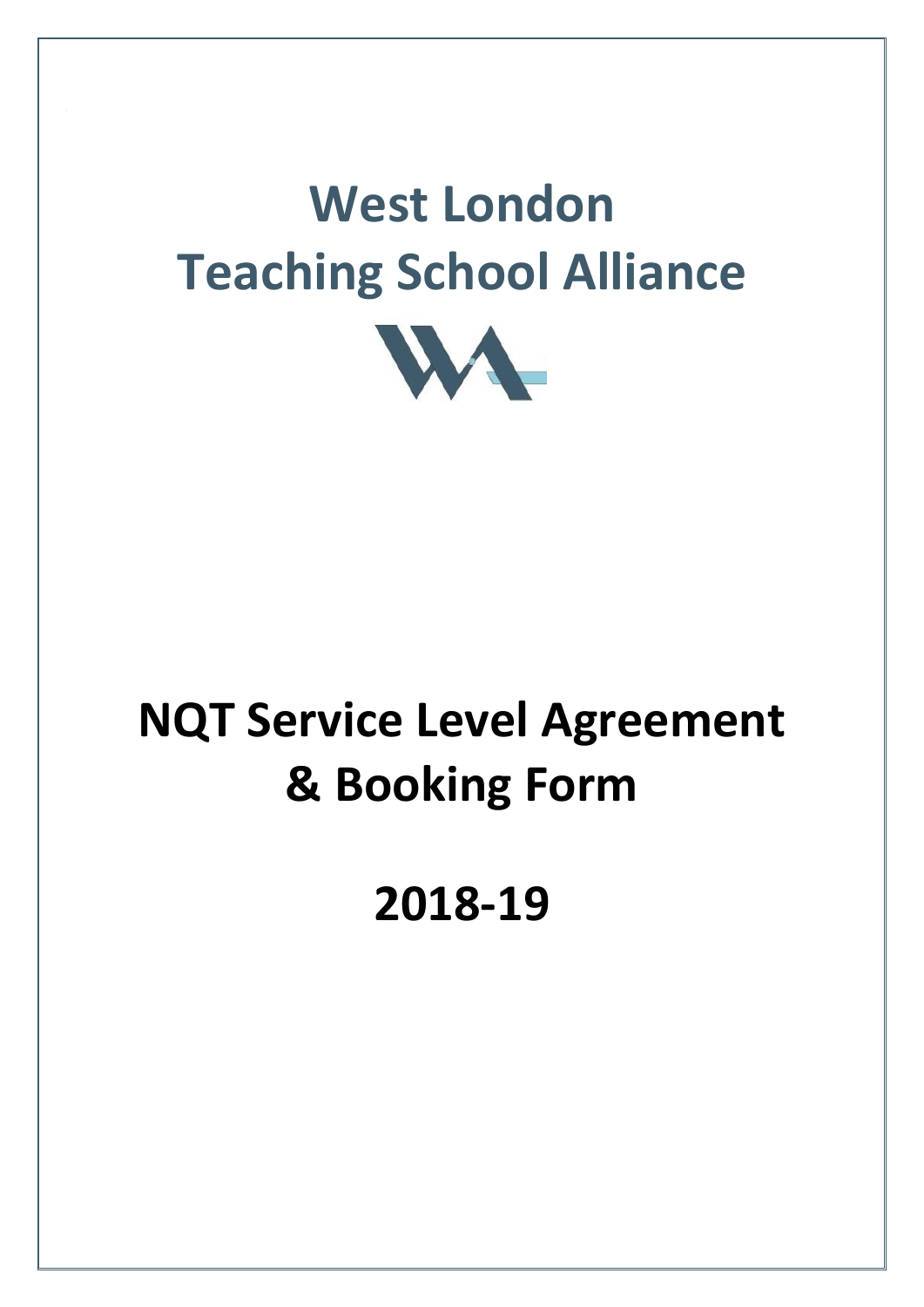## **Contents**

|   |                              |                                      | Page           |
|---|------------------------------|--------------------------------------|----------------|
| 1 |                              | <b>Key Legal Requirements</b>        | 3              |
| 2 |                              | <b>Appropriate Body Role</b>         | 4              |
| 3 |                              | <b>Abiding by Statutory Guidance</b> | 4              |
| 4 |                              | <b>Appropriate Body Commitments</b>  | 4              |
| 5 |                              | <b>Employing School Commitments</b>  | 5              |
| 6 | <b>Costs</b>                 |                                      | 6              |
|   | 6.1                          | <b>Basic Service</b>                 | 6              |
|   | 6.2                          | <b>Optional Extras</b>               | 6              |
| 7 |                              | <b>Initial Teacher Training</b>      | 6              |
| 8 | <b>Terms and Conditions</b>  |                                      |                |
| 9 | <b>Glossary of Key Terms</b> |                                      | $\overline{7}$ |

**Appendix 1: Booking Form**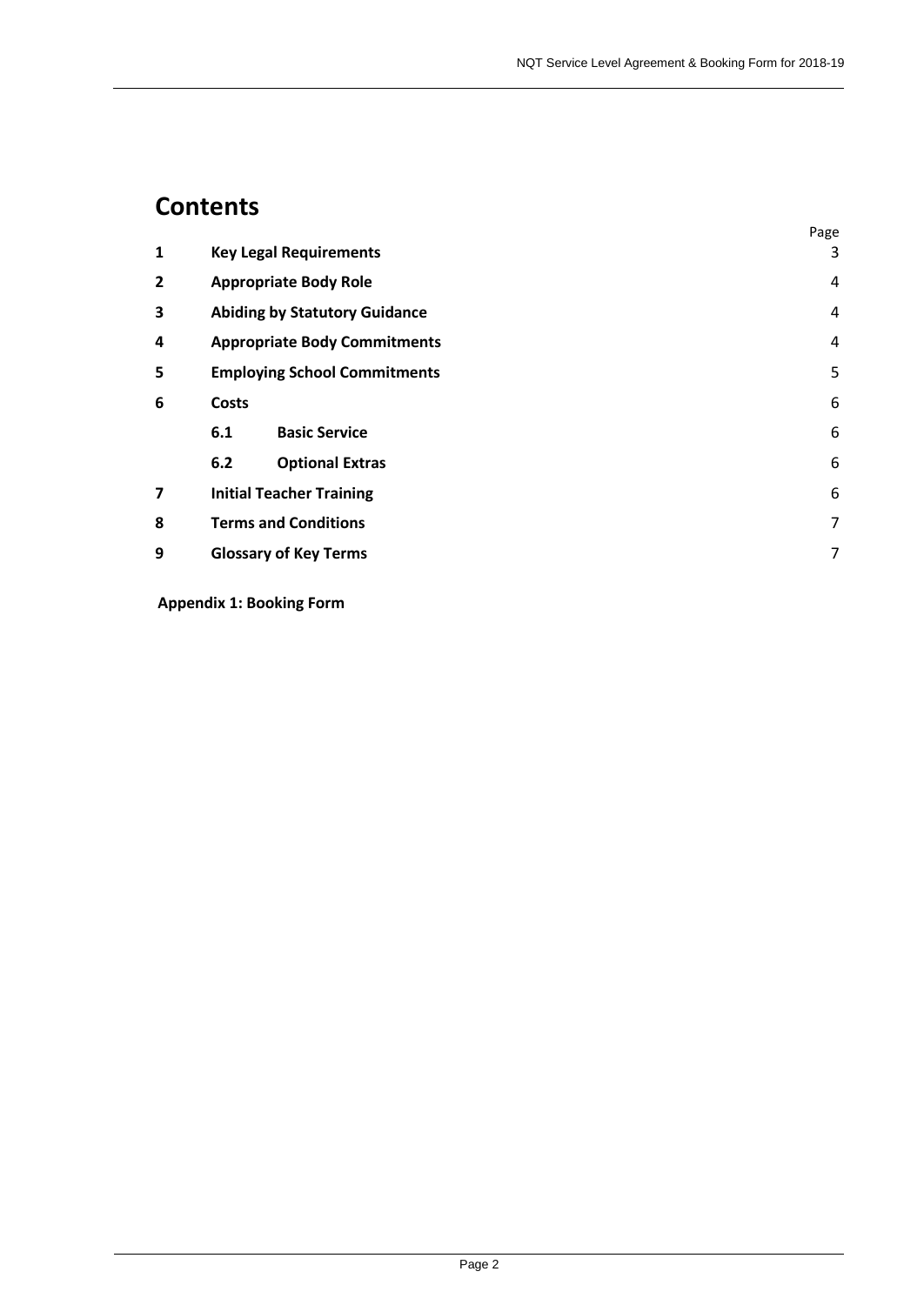## <span id="page-2-0"></span>**1 Key Legal Requirements**

DfE Statutory Guidance**,** Induction for Newly Qualified Teachers (England), Dec 2016 clarifies various responsibilities for schools employing NQTs and key elements are summarised below:

- **Induction and QA:** All NQTs must satisfactorily complete an induction period, quality assured by an Appropriate Body, before they can then be employed as a qualified teacher in a maintained school.
- **Timetable:** The Headteacher must ensure that the NQT has a timetable reduction of at least 10% to enable them to undertake induction activities in addition to the normal timetable reduction for Planning, Preparation and Assessment work (para 2.19)
- **Monitoring and Support Programme**: A suitable programme must be put in place for the NQT, personalised to meet their professional development needs, including:
	- support and guidance from an induction tutor who holds QTS and has the time and experience to carry out the role effectively;
	- observation of the NQT's teaching and follow-up discussion;
	- regular professional reviews of progress; and
	- the NQT's observation of experienced teachers (para 2.34).
- **Provision of Induction Tutor**: The headteacher must identify a suitable person to act as the NQT's induction tutor, to provide day-to-day monitoring and support, and coordination of assessment. (para 2.35)
- **Observation:** The NQT's teaching should be observed at regular intervals throughout their induction period to facilitate a fair and effective assessment of their teaching practice, conduct and efficiency against the relevant standards (para 2.36)
- **Feedback:** The NQT and the observer should meet to review any teaching that has been observed. Feedback should be prompt and constructive and should indicate where any development needs have been identified (2.37)
- **Progress Review:** The induction tutor should carry out progress reviews at frequent intervals. These should be informed by evidence of the NQT's teaching. Objectives should be reviewed and revised in relation to the relevant standards and the needs and strengths of the individual NQT. The NQT should record evidence of progress and agreed steps to support them. (para 2.38)
- **Formal Assessments:** NQTs should have formal assessments carried out by either the headteacher or the induction tutor. These could be undertaken termly so that they have three per year, as near to the end of each term as possible. Evidence used must be clear and transparent and judgements should relate directly to the relevant standards. NQTs should be kept up to date on their progress. There should be no surprises. The NQT should add their comments. They should then be signed by the induction tutor, headteacher and the NQT with a copy given to the NQT and to the appropriate body (2.39-43)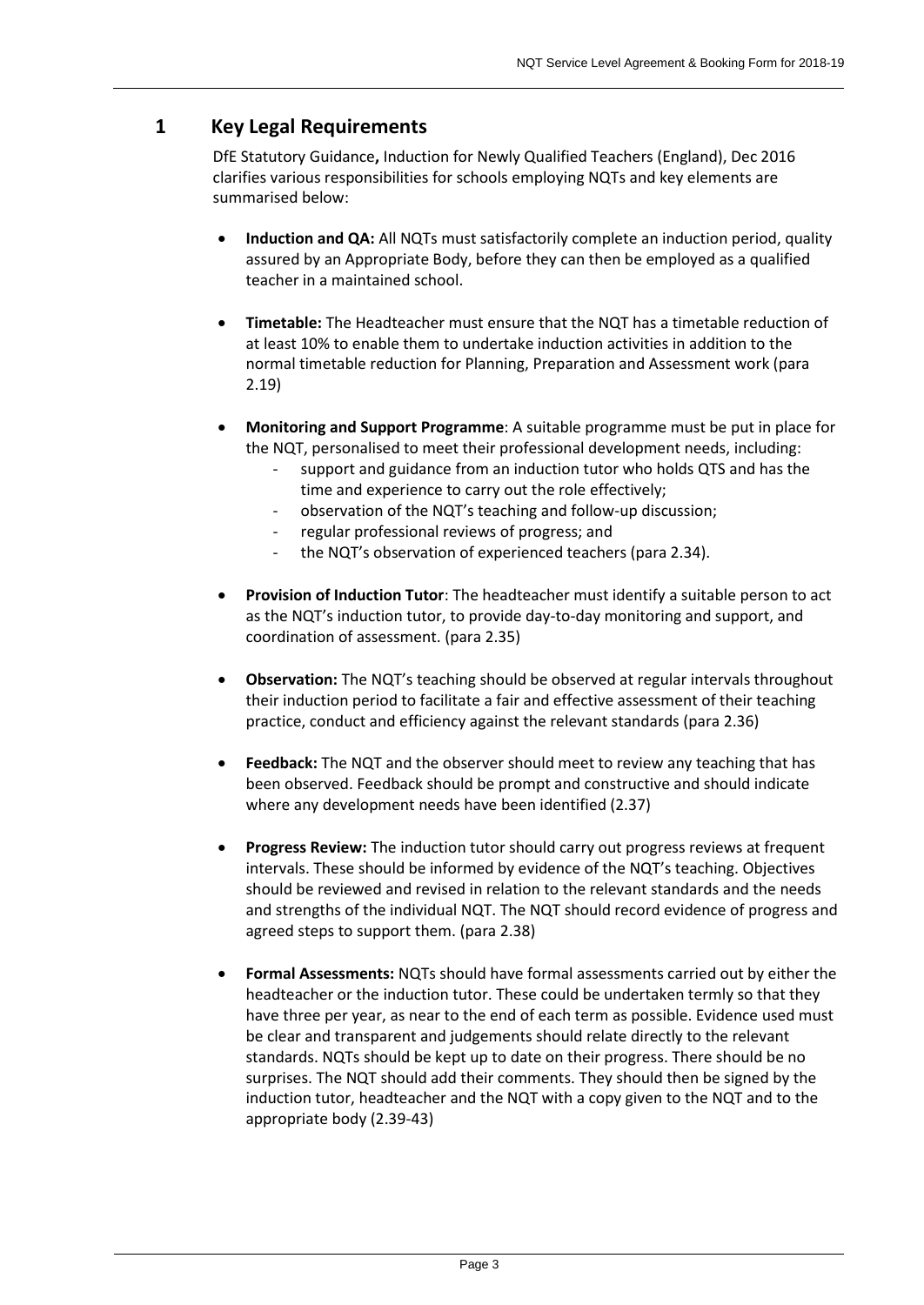## <span id="page-3-0"></span>**2 Appropriate Body Role**

Sacred Heart High School (as the Teaching School that coordinates the West London Teaching Alliance) is an Appropriate Body (AB) for NQT induction purposes, and has the main responsibility for quality assurance of the induction programme, ensuring that schools fulfil their duties in relation to induction for NQTs where it is appropriate to do so. The AB will offer guidance, support and assistance to schools including induction tutor training, according to available resources. Sacred Heart High School has appointed Fox Primary School, St Charles Catholic Primary School, West London Free School Primary, Colville Primary School and Ashburnham Community School to act as assessors on our behalf for the Primary NQT programme.

The AB makes the final decision as to whether the NQT has achieved the standards required, and has accordingly satisfactorily completed the induction period. In making this decision, the AB will draw on the recommendation of the Headteacher/ Principal and the available evidence.

It is the AB's responsibility to ensure that schools fulfil their duties in relation to induction. Schools should have robust processes in place in order to meet their responsibilities for induction. This will also help to avoid legal challenge in the event that an NQT is deemed not of a satisfactory standard to remain in the profession and chooses to appeal a decision to fail them.

## <span id="page-3-1"></span>**3 Abiding by Statutory Guidance**

All schools and the AB will refer to the Statutory Induction Guidance for newly qualified teachers document to ensure all matters relating to NQTs are fair and equitable, and in line with government policy.

## <span id="page-3-2"></span>**4 Appropriate Body Commitments**

As part of the Appropriate Body's statutory duty, it will:

- Operate a rolling cycle of school visits over a 3yr period, visiting NQTs to ensure that all requirements for NQTS are being met by the school, including ensuring that they have enough time to do their role effectively, and that they are supported by an adequately-trained induction tutor.
- In the case of an NQT that is at risk of failing, require that schools inform the assessor/ AB so that appropriate strategies can be put in place to support the NQT.
- will liaise with Head Teachers (or Principals) in order to conduct regular QA.
- Be responsible for the quality and maintenance of all NQT documentation, as well as following statutory guidelines regarding registration and assessment. Schools agree to use NQT Manager to assist in this. The AB will ensure that all NQT records are kept for the required six years.
- Have overall responsibility for the decision regarding whether the NQT has met the appropriate standards for the year, and any other decisions (including the extension of the NQT period) where the standards have not been met. The AB will ensure that all relevant personnel and organisations are informed.
- Inform the relevant authorities (formerly the NCTL) regarding all NQTs, whether they complete the period and meet the standards or not.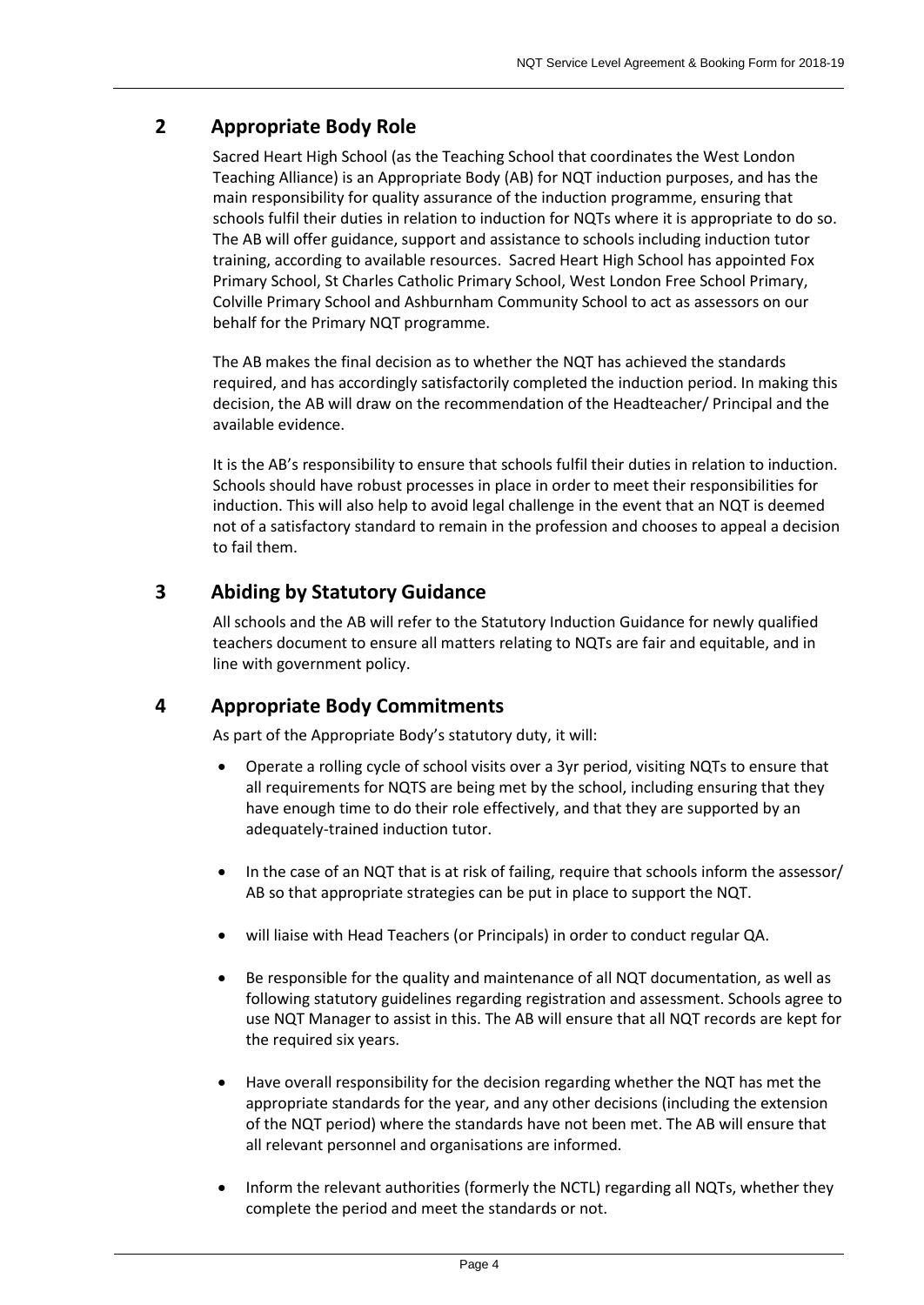Support Sixth Form colleges and FE colleges to secure the 10 days statutory second placement at a Secondary school for NQTs

The AB will also (as local capacity, resources and agreements allow):

 ensure that all schools are supported to meet their duties, which may include advice and guidance for tutors. Extra support for NQTs may incur additional costs, see para 6.2 below.

#### <span id="page-4-0"></span>**5 Employing School Commitments**

According to their statutory duty, schools agree to:

- be responsible for conducting the required pre-employment, qualification, suitability and eligibility checks;
- following the processes prescribed by the AB to support and manage the induction process, including use of specified reporting and data management systems;
- Ensure that all NQTs are registered with the AB prior to the induction (before the start of term ideally)
- Ensure that effective handover procedures are followed where an NQT may have been registered elsewhere or in a different setting so that the induction period can start in a timely way
- Ensure that deadlines are met pertaining to registration and submission of statutory documentation. Failure to do so may lead to further costs being charged, and may delay the NQT's induction or completion
- Maintain NQT records for the required six years, as laid out by the DFE
- Liaise effectively with the AB so that all matters relating to NQTs can be delivered in accordance with the statutory guidelines
- provide a suitable, personalised induction programme to support the NQT's development.
- Ensure that NQTs are given effective and relevant training so that they are aware of their professional duties within their own context and beyond
- Measure the NQT's progress towards the National Teaching Standards, supported by evidence
- Abide by the statutory guidance requirements for NQTs regarding timetable allocation and the support of a sufficiently qualified tutor alongside access to monitoring and support
- Conduct formal lesson observations as part of a school schedule, with timely professional reviews and termly reports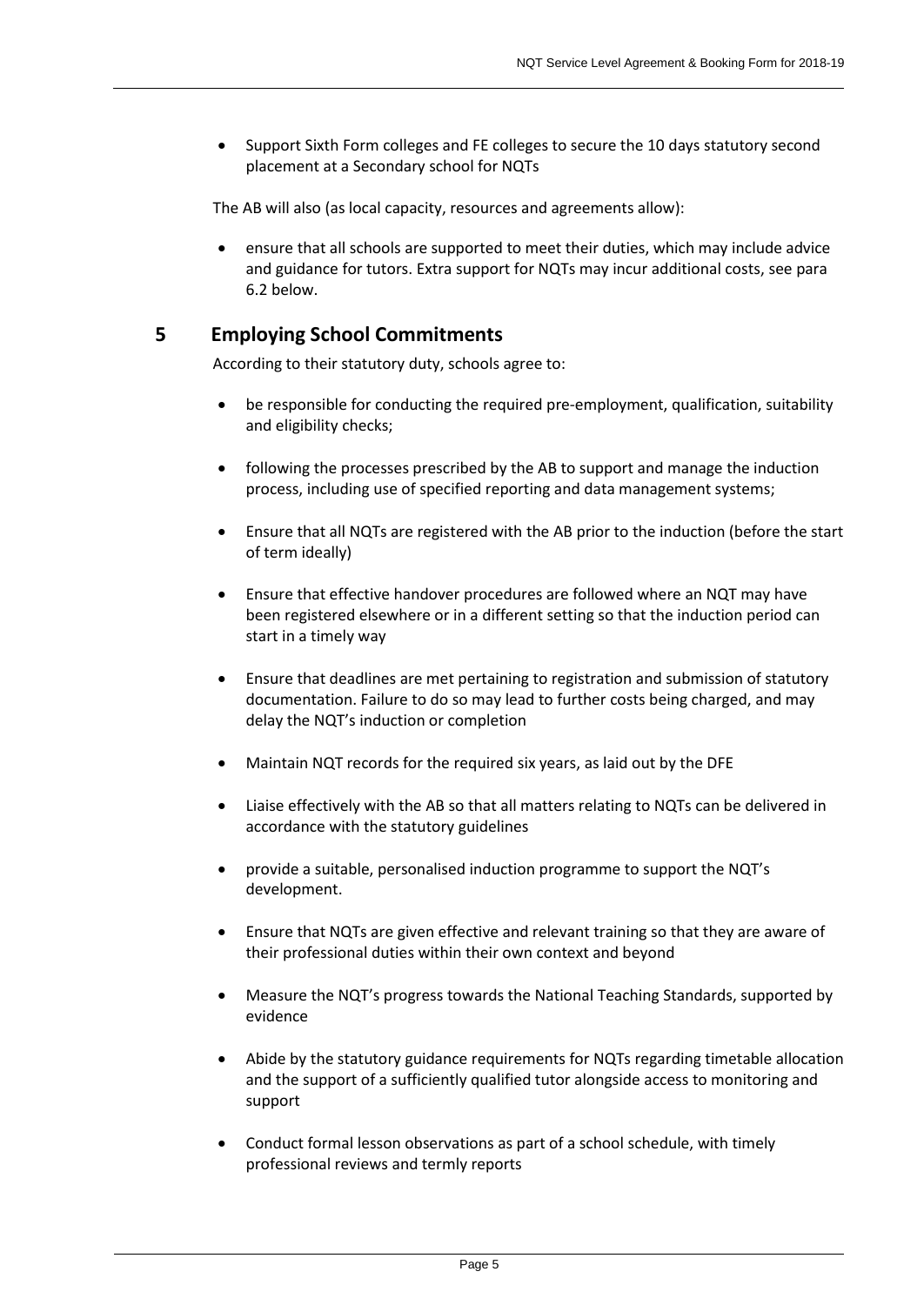- ensure that any NQTs who may be at risk of not meeting the standards should receive appropriate monitoring and support, which should include targets for improvement and an action plan
- Liaise with the AB regarding the recommendation by the Headteacher or Principal when the NQT induction period is complete, stating whether the NQT has successfully met the Teachers Standards or not.

### <span id="page-5-0"></span>**6 Costs**

#### <span id="page-5-1"></span>**6.1 Basic Service**

The Basic Service (£250 per NQT) covers

- Liaison and communication with the school's NQT induction coordinator providing relevant information and advice on procedures, changes in regulation and statutory guidance, and NQTs causing concern.
- A rolling programme of visits from the assessor to quality assure NQT provision, including a joint observation with the Tutor
- An optional (free) induction tutor training session in the autumn term.
- Resources available on-line including guides for NQTs, induction tutors, Teachers' Standards, induction guidance and a range of templates and tools to support induction.

#### <span id="page-5-2"></span>**6.2 Optional Extras**

Schools may take advantage of the following optional extras:

- The option to be provided with support for any NQT who may be deemed at risk of failing to meet the accepted standards, charged at £400 per day consultancy fee.
- The option to buy into an extended service offering a specialist NQT professional development programme. Details available on the booking form.

### <span id="page-5-3"></span>**7 Initial Teacher Training**

If you would like to join our separate School Direct teacher training programme, we can help support you in recruiting trainees for your school who can then stay with you as NQTs the following year. Please see further information about our School Direct programme in the Initial Teacher training tab at [www.wltsa.org.uk](http://www.wltsa.org.uk/)

In addition, by signing this Appropriate Body agreement you would be included in information sharing regarding the WLTSA NQT pool, as appropriate: We regularly email our partner schools to ask if they have NQT vacancies and would be interested in looking at WLTSA trainees who have not been able to secure employment in their host school (for example because no vacancies there). We also contact our trainees for permission to share their details with these partner school. Under such circumstances, you would be included in this data sharing where permission had been given by the trainee.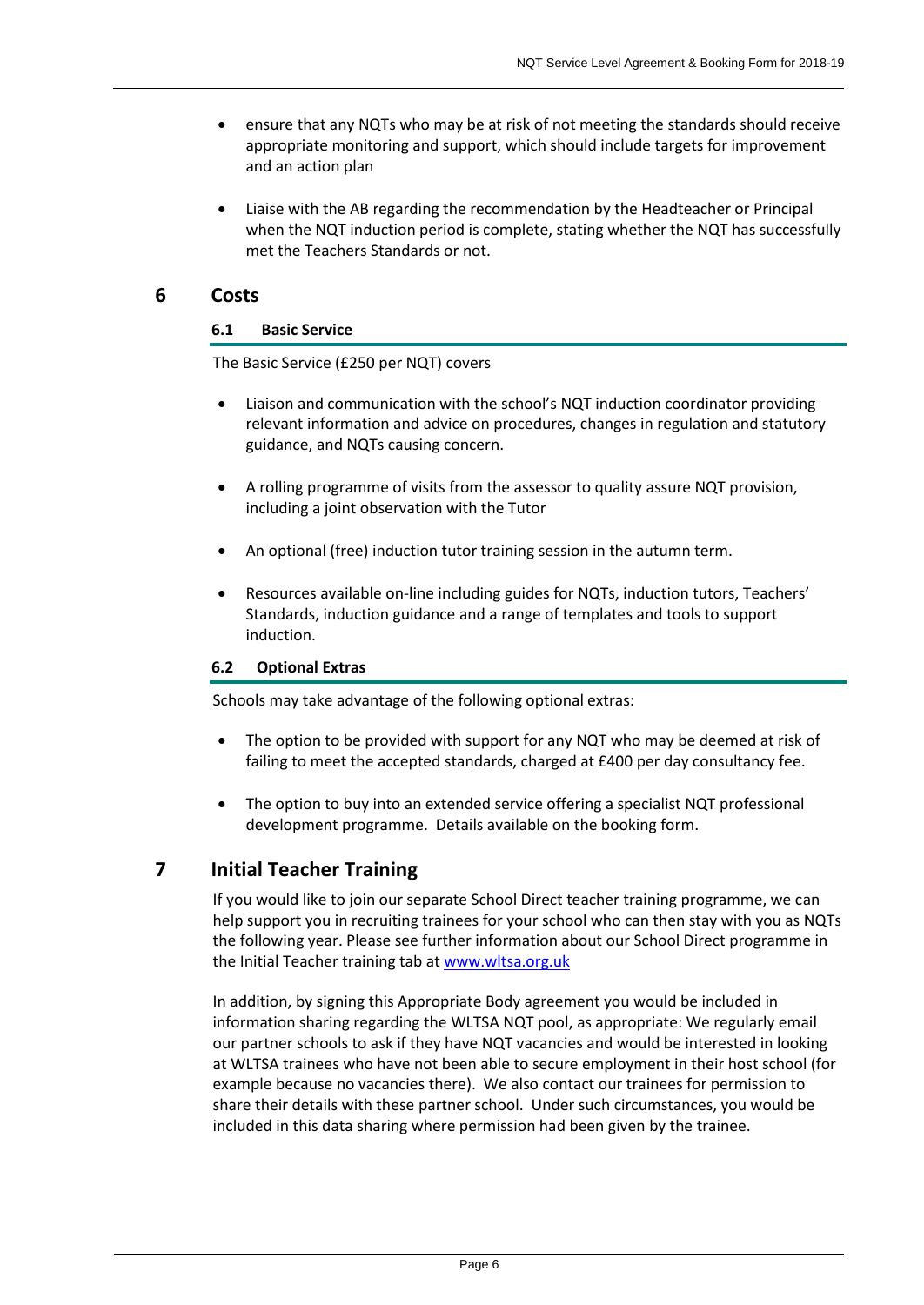## <span id="page-6-0"></span>**8 Terms and Conditions**

By agreeing to act as Appropriate Body, the Sacred Heart High School requires schools to abide by the relevant regulations and the Statutory Guidance on induction for newly qualified teachers (England) which is underpinned by the following statutory provisions: sections 135A, 135B and 141C(1)(b) of the Education Act 2002, and the Education (Induction Arrangements for School Teachers) (England) Regulations 2012. *(DfE Statutory Guidance Induction for Newly Qualified Teachers, para 1.2)*

- 1. Schools will use the data management and reporting system NQT Manager for registering NQTs and submitting termly reports. Failure to do so may incur an additional administration charge.
- 2. Additional QA visits may be applicable if a schools' circumstances change such as their capacity to support their NQTs e.g. Ofsted outcome.
- 3. By registering NQTs for induction with the WLTSA, schools agree to the charges set out and to these terms and conditions.

## <span id="page-6-1"></span>**9 Glossary of Key Terms**

**Assessor:** Senior member of staff/ SLE who works with schools to support NQT induction

**AB:** Appropriate Body who approves the NQT at the end of the Induction period when an NQT has met the required standards

**See Booking Form overleaf**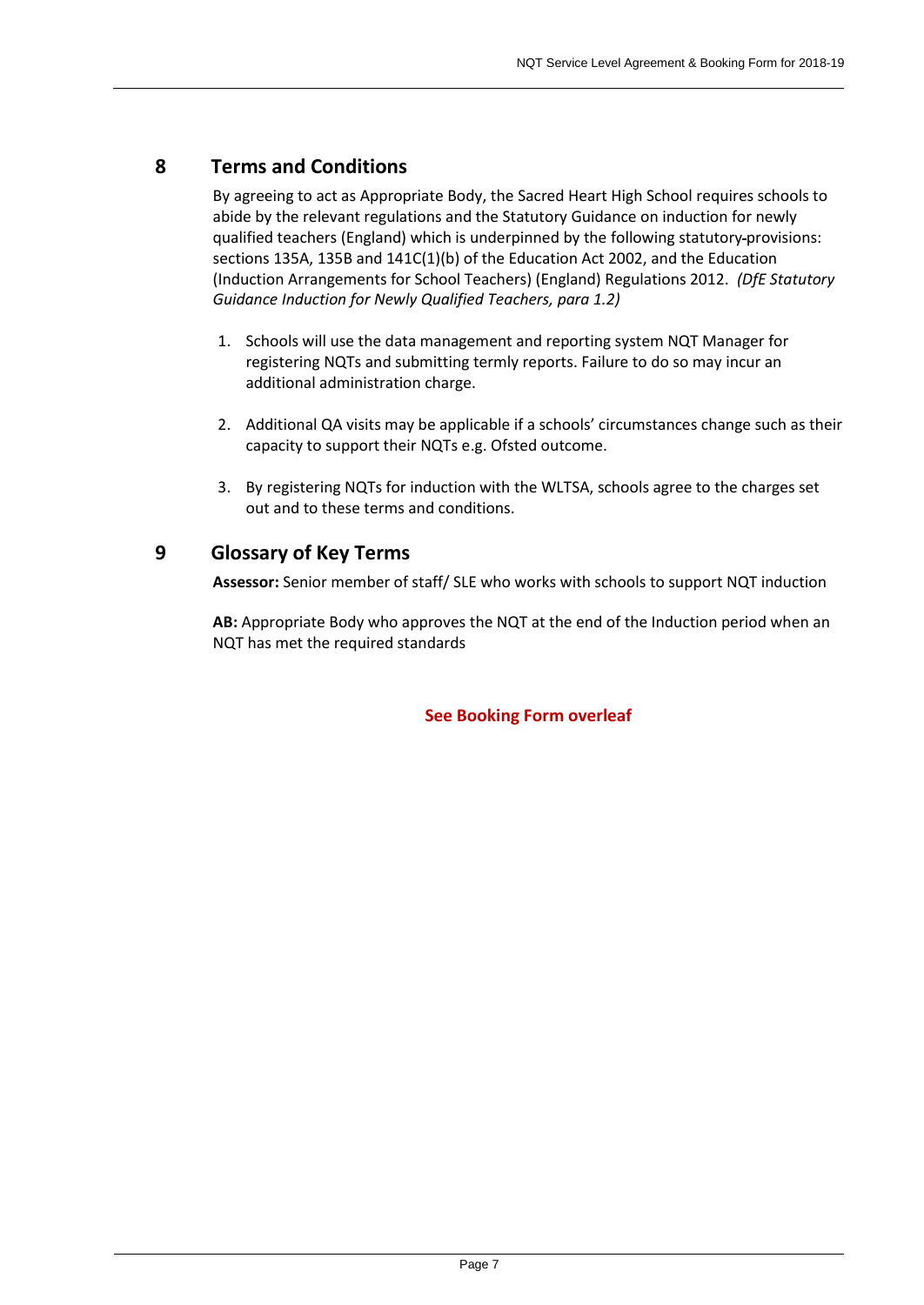## **NQT Appropriate Body Booking Form**

Please indicate those NQTs you wish to register for induction in the coming term on this form and return to: **[jgreenwood@sacredh.lbhf.sch.uk.](mailto:jgreenwood@sacredh.lbhf.sch.uk)** This form also includes information relating to our primary and secondary NQT CPD programmes.

#### **Please note:**

- Submission of this form indicates agreement to the terms set out in the 2018-19 WLTSA NQT Service Level Agreement, attached.
- Induction start date should not precede registration date.

| <b>School Name</b>             |  |
|--------------------------------|--|
| <b>Local Authority/Borough</b> |  |
| <b>Headteacher Name</b>        |  |
| <b>Headteacher Email</b>       |  |
| <b>NQT Co-ordinator Name</b>   |  |
| <b>NQT Co-ordinator Email</b>  |  |

| <b>Service Level</b>                                                                | <b>Please tick</b> |
|-------------------------------------------------------------------------------------|--------------------|
| Basic service at £250 per NQT for the full NQT year for maintained schools.         |                    |
| This is payable by cheque to Sacred Heart High School. Please mark the cheque on    |                    |
| the back, NQT Appropriate Body. Please send the cheque to Alex Dijkhuis, Sacred     |                    |
| Heart High School, 212 Hammersmith Road, London W6 7DG                              |                    |
| If you are an independent school, please contact us for further fee clarification.  |                    |
| Additional SECONDARY NQT Training programme (£150) - ten twilight sessions          |                    |
| over the year from 4pm -5pm on a programme run collaboratively between West         |                    |
| London Teaching School Alliance and Royal Borough Teaching School Alliance.         |                    |
| Full details to be available after Easter from Helen Brooks at Cardinal Vaughan     |                    |
| Memorial School brooksh@cvms.co.uk. Please do not include payment for this NQT      |                    |
| CPD programme with your payment for the Appropriate Body service. The flyer for     |                    |
| the Secondary NQT programme will specify booking and payment arrangements           |                    |
| through Cardinal Vaughan Memorial School.                                           |                    |
| Additional PRIMARY NQT Training programme (£1,200) for 16 full days                 |                    |
| Further detail about the content of this programme and its separate booking form is |                    |
| attached. Please do not include payment for this NQT CPD programme with your        |                    |
| payment for the Appropriate Body service. The flyer for the Primary NQT             |                    |
| programme will specify booking and payment arrangements through Fox Primary         |                    |
| School.                                                                             |                    |

#### Please use more than one sheet if necessary

| <b>NQT Name</b> | <b>Designated NQT Tutor and email</b><br>address | <b>Charge £</b> |
|-----------------|--------------------------------------------------|-----------------|
|                 |                                                  |                 |
|                 |                                                  |                 |
|                 |                                                  |                 |
|                 |                                                  |                 |
|                 |                                                  |                 |
|                 |                                                  | Total:          |